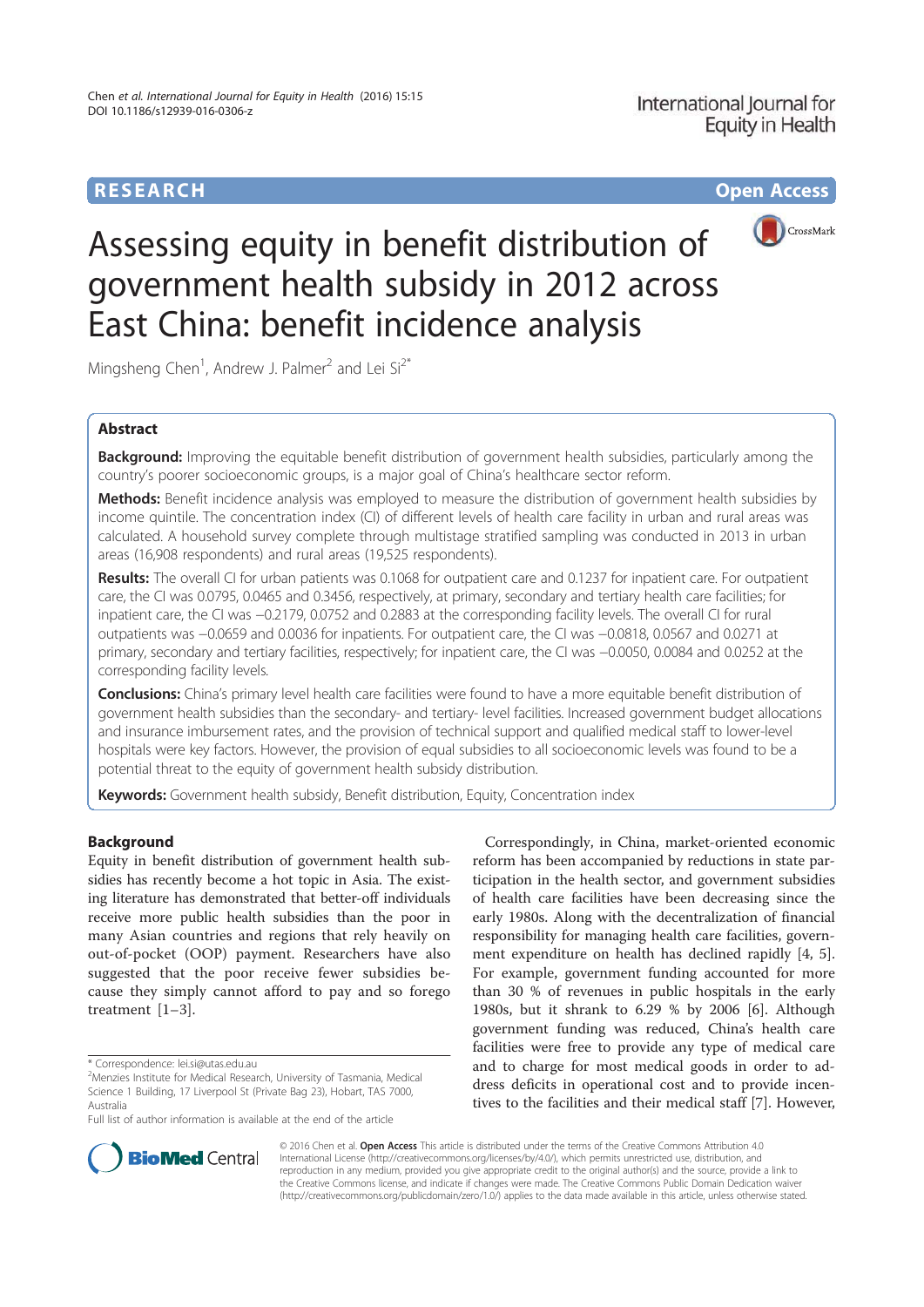direct payment and profit-seeking behavior promoted unnecessary treatment and aggressive drug sales in hospitals, resulting in increased OOP expenditures for the patients [8, 9].

Changes in the government health budget have also influenced access to health care and the distribution of government health subsidies among different socioeconomic groups [10]. The coverage and compensation offered by health insurance add to the inequity of government subsidies because the rich (those in the upper socioeconomic class) living in both urban and rural areas are preferentially covered. Low coverage within poorer socioeconomic groups and high reimbursement rates for the rich have led to inequitable differences in the utilization of health care and in access to subsidies between the rich and the poor [11, 12].

Confronted with these inequalities, efforts have recently been made to improve the utilization of healthcare subsidies across different socioeconomic groups. Since the start of China's health care reform in 2009, government subsidies of health care facilities have increased, and have succeeded in maintaining relatively acceptable prices for medical services [13]. Affordable health care prices maintained by local price bureaus have made health services financially accessible to patients. The difference between low health care prices and high costs is compensated by government health subsidies, and patients benefit from the subsidy whenever they consume medical services in health care facilities [14]. Low-income and vulnerable groups should be of the highest priority for government health subsidies; however, little is known about the impact of the recent reforms on the previously inequitable distribution of health care benefits. Thus, a proper assessment of the benefit distribution of government health subsidy among different income groups is needed in order to help policy makers develop financial risk protection strategies to ensure that the poor benefit from government health subsidies.

The structure of China's health care system is divided into three levels, both in urban and rural areas. Medical care is delivered by community health centers (CHCs), district hospitals (DHs) and municipal hospitals (MHs) in urban areas, which are primary, secondary and tertiary levels of health care facilities, respectively. It is correspondingly delivered by village clinics (VCs), township health centers (THCs) and county hospitals (CHs) in rural areas. In order to explore the differences in distribution equity, the benefit distribution of government health subsidies is analyzed by the level of health care facilities in this paper.

The remainder of the paper is organized in the following way: the Method section describes the study's data sources and the procedure of benefit incidence analysis (BIA); data about socioeconomic and health status from the national health investigation are then critically analyzed and evaluated in the Results section. The final section discusses these results and attempts to draw some conclusions concerning the broader, international lessons that might be inferred from the Chinese experience.

## **Methods**

### Data sources

The study data were collected through a household survey conducted in Jiangsu province, East China, in 2013, and thus were representative of conditions in 2012. Jiangsu, located in the east of China, is a developed province with a population of more than 79.60 million people—51.91 million in urban areas and 27.69 million in rural areas [15]. The survey was administered in 18 cities and counties, and participants were selected using a multistage stratified random sampling method. In each city or county, 10 communities or villages were selected by economic level and geographic distribution. In each community and village, 70 households were randomly selected, and members of the selected families were then interviewed by trained data collectors. Ultimately, 5,717 households with 16,908 individuals in urban areas and 6,900 households with 19,525 individuals in rural areas were enrolled and surveyed. The descriptive and socioeconomic characteristics of each income quintile are summarized in Table 1.

The survey collected extensive information about household socioeconomic characteristics and health care utilization, including the number of household members and their age, sex, education and employment status. Data on household expenditures included monthly housing costs and the amounts spent on clothing, food, water, transportation, education, electricity, fuel, communication, entertainment, travel, health care and other outgoings in the previous12 months. Per capita household expenditure adjusted by adult equivalence was used as the measure of living standard [16].

Information on per capita health care subsidy was obtained from two sources. The household survey included questions about outpatient visits, length of hospital stays, and the level of health care facilities that were visited. Outpatient visits were reported for a 2-week recall period prior to the survey and inpatient days were reported for a 12-month recall period. Administrative data from heath care facilities' annual financial reports included information on government subsidies, outpatient visits, inpatient days and yearly outpatient and inpatient income at each level of health care facility. The household survey was confidential and the forms recorded no personal identifiers. The study was approved by the ethics committee of Nanjing Medical University. All participants provided written informed consent.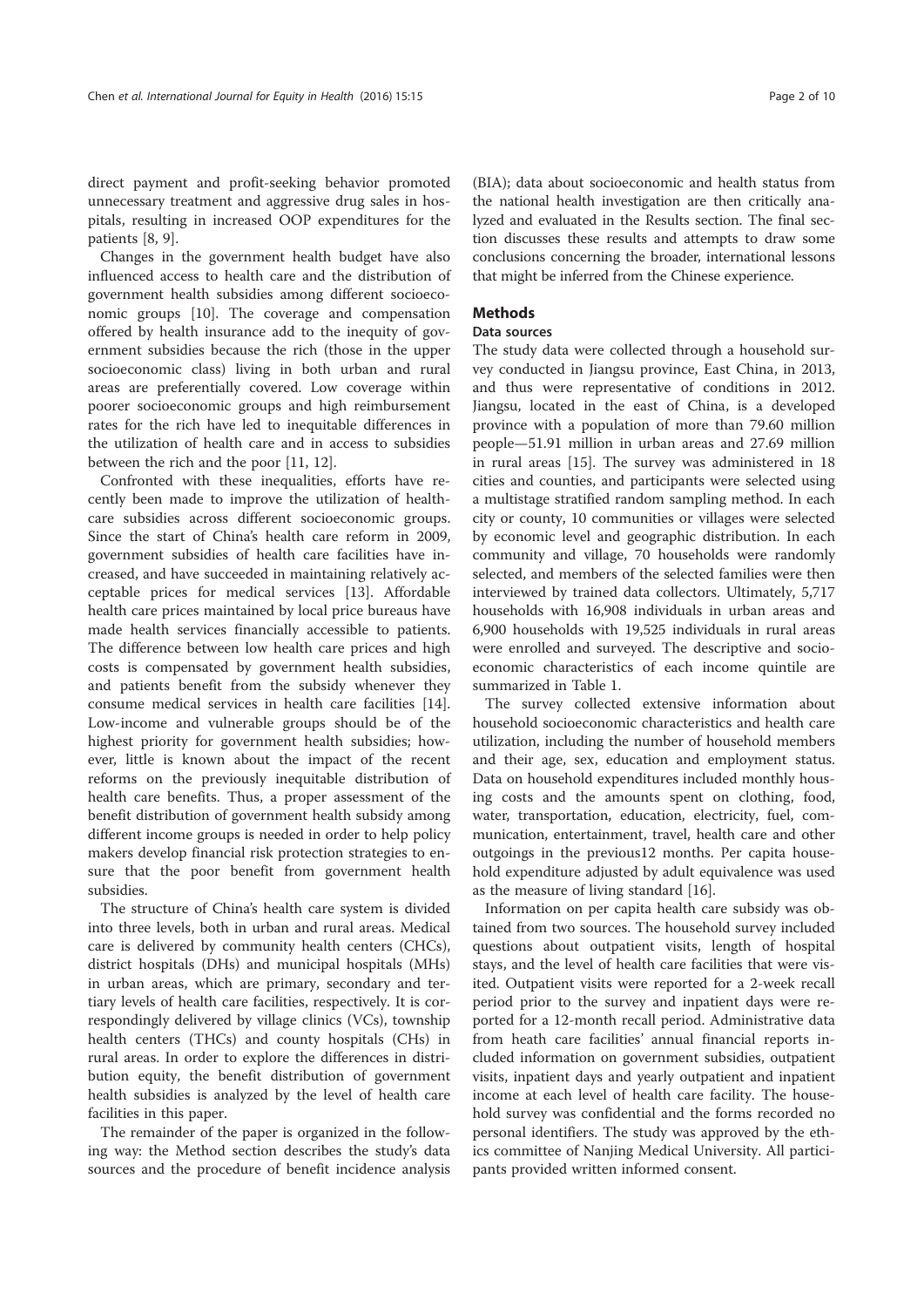| Region | Income quintiles | Per capita expenditures <sup>a</sup> | No. of surveyed<br>households | No. of surveyed<br>individuals |
|--------|------------------|--------------------------------------|-------------------------------|--------------------------------|
| Urban  | 1 (poorest)      | 7,121.52                             | 1,142                         | 3,381                          |
|        | $\overline{2}$   | 12,324.44                            | 1,144                         | 3,371                          |
|        | 3                | 16,622.12                            | 1,145                         | 3,392                          |
|        | $\overline{4}$   | 21,989.18                            | 1,143                         | 3,382                          |
|        | 5 (richest)      | 37,709.70                            | 1,143                         | 3,382                          |
|        | Subtotal         | 19,153.42                            | 5,717                         | 16,908                         |
| Rural  | 1 (poorest)      | 4,856.03                             | 1,380                         | 3,904                          |
|        | $\overline{2}$   | 8,836.33                             | 1,380                         | 3,911                          |
|        | 3                | 12,061.84                            | 1,380                         | 3,900                          |
|        | $\overline{4}$   | 16,302.20                            | 1,380                         | 3,914                          |
|        | 5 (richest)      | 30,785.07                            | 1,380                         | 3,896                          |
|        | Subtotal         | 14,568.30                            | 6,900                         | 19,525                         |

Table 1 Descriptive statistics of sampling data by income quintile

<sup>a</sup> All expenditures are presented in Chinese Yuan (CNY)

#### Statistical analysis

We analyzed benefit incidence for both outpatient and inpatient care by level of health care facility. BIA was employed [17, 18], in which benefit incidence was presented as each quintile's percentage share of total benefits and the concentration index (CI) was calculated [19, 20]. Thus, for example, if poor members of the population received a greater share of the government health subsidy than the rich, the CI was negative, indicating a pro-poor subsidy distribution [21].

Benefit incidence was calculated by multiplying the utilization rate of each type of service in each socioeconomic group by the unit subsidy of that service [22]. We calculated the unit subsidy by dividing the government health subsidy by the total number of outpatient visits or inpatient days at each level of health care facility. Data on government health subsidies for each level of health care facility were collected from local financial annual reports, but it was not possible to obtain separate data on subsidies for outpatient and inpatient care. Consequently, the relative proportions of outpatient and inpatient subsidies were calculated in our study. As noted above, patients in China receive government subsidies only when they consume medical care as outpatients or inpatients in health care facilities. Both outpatient and inpatient care were provided in the selected health care facilities, and we assumed that the proportion of subsidies received by outpatient and inpatient services could be estimated from the ratio of outpatient to inpatient income [14]. The unit subsidy at each health care facility level was calculated by dividing total service-specific subsidies by the total outpatient visits or inpatient days. The subsidy for each individual was calculated by multiplying total health care utilization by the unit subsidy at each facility level.

The computation of the CI required a comparison of covariance between variables and household fractional ranks according to ability to pay (ATP) [23]. The value of household expenditure was used as the measurement of ATP. Adjustment is made for the size and age structure of the household through application of an equivalence scale to ATP. The scale used was:

$$
AE = (A + 0.5K)^{0.75}
$$
 (1)

where A is the number of adults in the household and K the number of children  $(0-14 \text{ years})$  [24].

Then, estimates of the CI were obtained using ordinary least squares (OLS) regression of the variables of ATP and government health subsidy on the fractional rank in the ATP distribution [25]:

$$
2\sigma_R^2\left(\frac{z_i}{\gamma}\right) = \alpha + \beta R_i + \varepsilon \tag{2}
$$

where  $z_i$  is the government health subsidy to individual i, and  $\gamma$  is an estimate of its mean.  $R_i$  is the household fractional rank according to the ATP distribution and  $\sigma^2$ is its variance. The OLS estimate of  $\beta$  is an estimate of the CI [25].In addition, a dominance test was carried out to ascertain whether the concentration curve of government subsidies at one health care facility level dominated the subsidies at another facility level [26].

#### Results

In urban areas, government health subsidies were provided to CHCs, DHs and MHs, respectively. The distribution of government health subsidies in the urban population treated at the CHCs, DHs and MHs and stratified by income quintile is shown in Table 2. Concentration curves of the subsidies in the urban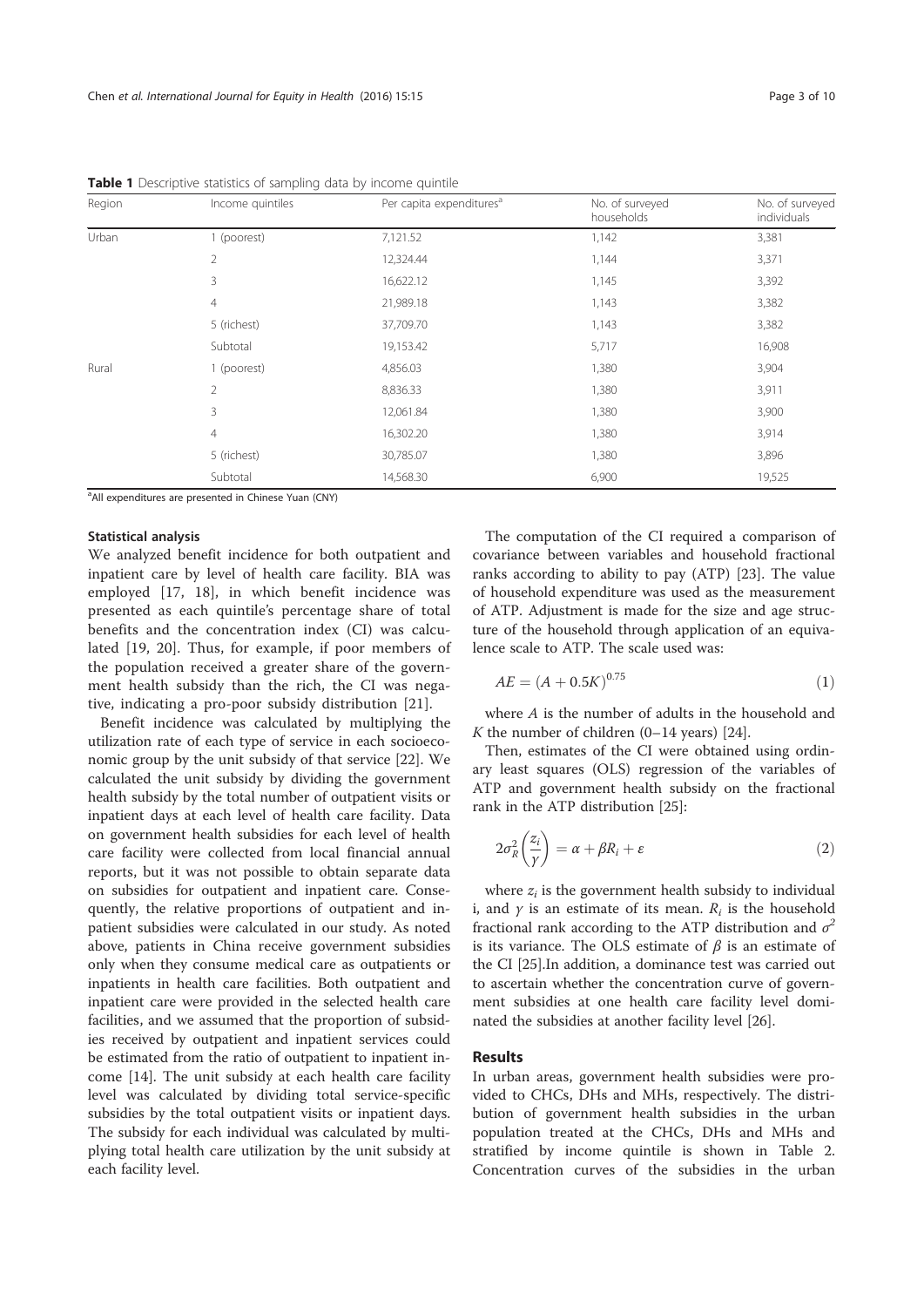| Income quintiles         | Per capita                  | community Health Centers |                                      | District Hospitals             |                            | Municipal Hospitals            |                               | <b>Total</b>              |                              |
|--------------------------|-----------------------------|--------------------------|--------------------------------------|--------------------------------|----------------------------|--------------------------------|-------------------------------|---------------------------|------------------------------|
|                          | expenditure<br>household    | Jutpatient care          | Inpatient care                       | Outpatient care Inpatient care |                            | Outpatient care Inpatient care |                               | Outpatient care           | Inpatient care               |
| (poorest)                | 7.93 %                      | 6.97%                    | 31.86 %                              | 19.94 %                        | 06 /07/1                   | 4.61 %                         | 9.83 %                        | 15.80 %                   | 16.45 %                      |
|                          | 13.02 %                     | 4.98%                    | 19.30 %                              | 16.51 %                        | 16.87 %                    | 13.48 %                        | 10.18%                        | 4.92 %                    | 13.91 %                      |
|                          | 17.43 %                     | 20.22 %                  | 26.51 %                              | 19.00 %                        | 21.40 %                    | 8.79 %                         | 21.85 %                       | 9.98%                     | 22.72 %                      |
|                          | 22.86 %                     | 25.63 %                  | 16.28 %                              | 23.68 %                        | 22.17 %                    | 22.34 %                        | 22.08 %                       | 25.14 %                   | 20.87 %                      |
| (richest)                | 38.77 %                     | 22.20 %                  | 6.05 %                               | 20.87 %                        | 22.49 %                    | 40.78 %                        | 36.06 %                       | 24.17%                    | 26.05 %                      |
| Gini/concentration index | 0.3066 (0.3031<br>10(13101) | 0.0795 (0.0113<br>0.1478 | $-0.2179$ $(-0.3805$<br>$to -0.0554$ | $0.0465(-0.0415$<br>100.1345   | 0.0752 (0.0150<br>(0.1355) | 0.3456 (0.2481<br>0.4430       | 0.2883 (0.2240)<br>to 0.3527) | 0.1068 (0.0495<br>0.16414 | 0.1237 (0.0735<br>(65(1.100) |
| Neight                   |                             | 49.32 %                  | 6.21 %                               | 28.08 %                        | 50.23 %                    | 22.60 %                        | 43.56 %                       | 100 %                     | 100 %                        |

\*\*implies significant at 0.01<br>\*implies significant at 0.05 \*implies significant at 0.05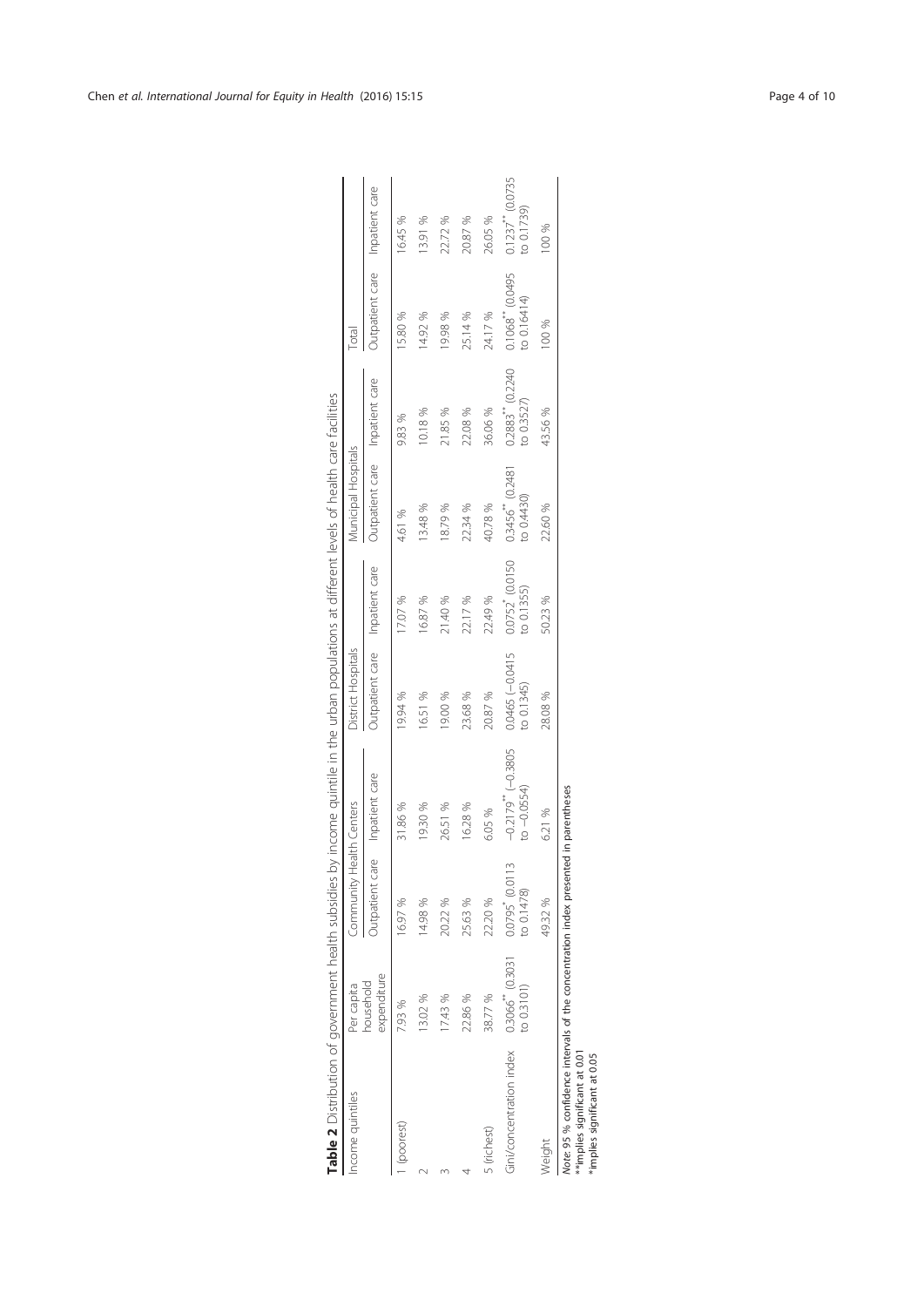population at the different levels of health care facility are shown in Fig. 1.

In rural areas, subsidies were provided to THCs and CHs, respectively. Because some rural patients seek medical care in MHs in urban areas, the distribution of government health subsidies for the rural population was analyzed within the scope of the THCs, CHs and MHs. The share of government health subsidies in the rural population treated at THCs, CHs, and MHs, stratified by income quintile, is shown in Table 3. Concentration curves of the subsidies in the rural population at the different levels of health care facility are shown in Fig. 2.

In urban populations, of all types of health care provided at the different levels of facilities, we found that the only CI with a statistically negative value was that for inpatient care in CHCs (−0.2179), indicating that the poor received a greater proportion of government health subsidies than the rich when they sought medical care at CHCs. The CI values for all other types of health care were not negative, indicating that all medical services at all levels of health care facilities other than inpatient care at CHCs were not pro-poor. The inpatient CI values for DHs (0.0752) and MHs (0.2883) were statistically positive, implying that government health subsidies in those facilities were concentrated among rich patient populations. The outpatient CI values for CHCs (0.0795) and MHs (0.3456) were both statistically positive. The outpatient CI value for DHs was positive (0.0465), but it was not significantly different from zero. Accordingly, the hypothesis of proportionality cannot be rejected for DHs. The overall CI values for outpatient (0.1068) and inpatient (0.1237) care at all levels of health care facilities for the urban population were statistically positive.

In rural populations, the CI value for outpatient care in THCs was statistically negative (−0.0818), indicating that the poor who sought outpatient care in THCs received a greater proportion of subsidies than the rich. On the other hand, outpatient CI values were positive in both CHs (0.0567) and MHs (0.0271), but not significantly different from zero, which means that the hypothesis of proportionality cannot be rejected for outpatient care in CHs and MHs. The CI value for inpatient care in THCs was statistically negative but close to zero (−0.0050), suggesting that the subsidy for inpatient care was slightly pro-poor. CI values for inpatient care in both CHs (0.0084) and MHs (0.0252) were statistically positive, suggesting that government health subsidies were concentrated among the wealthy. Overall, the CI values for all levels of health care facilities in the rural population were statistically negative (−0.0659) for outpatient care and statistically positive for inpatient care (0.0036).

We tested the relative progressivity of concentration curves for subsidies at different health care facilities using dominance methods. For outpatient care in the urban population (see Table 4), the concentration curve for government health subsidies in CHCs dominated the curves for the subsidies in MHs. There were no significant differences between the curves for the subsidies in CHCs and DHs, but the curve for subsidies in DHs dominated the curve for MHs. For inpatient care in the urban population, the concentration curve for government health subsidies in CHCs dominated the curves for subsidies in both DHs and MHs, and the curve for the subsidies in DHs dominated the curve for MHs.

For outpatient care in the rural population (see Table 5), the concentration curve subsidies in THCs dominated the curves for subsidies in both CHs and MHs. There was no significant difference between the subsidy curves in CHs and MHs. For rural inpatient care, the concentration curve for THCs subsidies dominated the curves for the subsidies in both CHs and MHs, and the curve for CHs subsidies dominated the curve for MHs. In general, dominance testing indicated

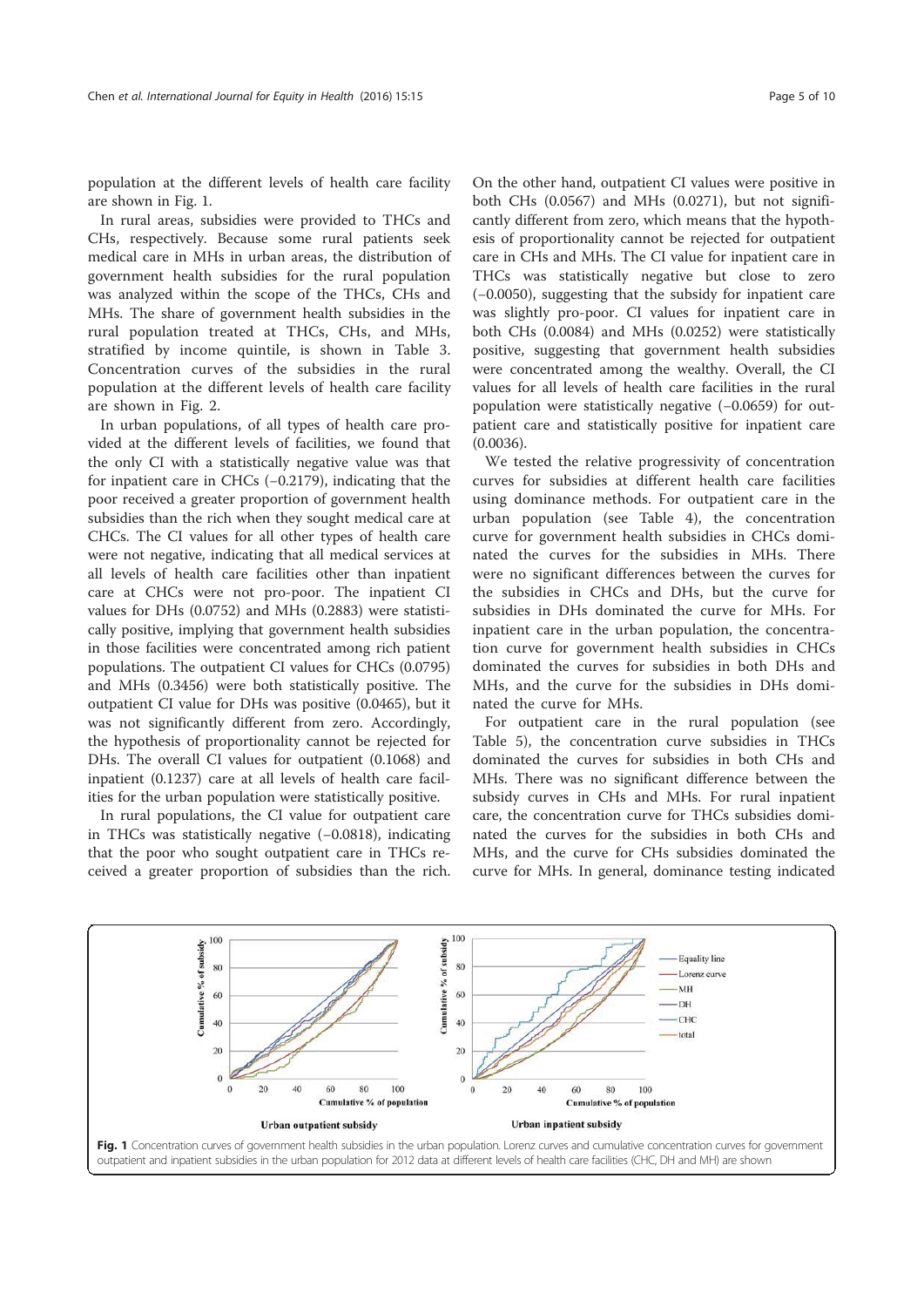|                                                               |                               |                                                                                     | <b>CONSTRUCTED AND A CONSTRUCTED AND A CONSTRUCTED AND A CONSTRUCTED AND A CONSTRUCTED AND A CONSTRUCTED AND A CONSTRUCTED AND A CONSTRUCTED AND A CONSTRUCTED AT A CONSTRUCTED AND A CONSTRUCTED AT A CONSTRUCTED AND A CONSTRU</b> |                                 |                          |                                |                                   |                                       |                            |
|---------------------------------------------------------------|-------------------------------|-------------------------------------------------------------------------------------|--------------------------------------------------------------------------------------------------------------------------------------------------------------------------------------------------------------------------------------|---------------------------------|--------------------------|--------------------------------|-----------------------------------|---------------------------------------|----------------------------|
| ncome                                                         | Per capita                    | Township health centers                                                             |                                                                                                                                                                                                                                      | County hospitals                |                          | Municipal hospital             |                                   | <b>Total</b>                          |                            |
| quintiles                                                     | expenditure<br>household      | Outpatient care                                                                     | Inpatient care                                                                                                                                                                                                                       | Outpatient care Inpatient care  |                          | Outpatient care Inpatient care |                                   | Outpatient care                       | Inpatient care             |
| (poorest)                                                     | 7.53 %                        | 22.30 %                                                                             | 23.58 %                                                                                                                                                                                                                              | 1.69 %                          | 16.12%                   | 11.63%                         | 9.36 %                            | 21.02 %                               | 19.19%                     |
|                                                               | 0.86%                         | 26.89 %                                                                             | 25.43 %                                                                                                                                                                                                                              | 30.46 %                         | 14.82 %                  | 27.91 %                        | 12.27%                            | 27.25 %                               | 20.29 %                    |
|                                                               | 16.93%                        | 16.23 %                                                                             | 16.83 %                                                                                                                                                                                                                              | 3.23 %                          | 19.79 %                  | 20.93 %                        | 4.49 %                            | 16.05 %                               | 17.32 %                    |
|                                                               | 22.46 %                       | 7.54 %                                                                              | 15.41 %                                                                                                                                                                                                                              | 22.15 %                         | 21.05 %                  | 20.93 %                        | 12.77 %                           | 18.06 %                               | 16.63 %                    |
| 5 (richest)                                                   | 40.22 %                       | 7.05 %                                                                              | 18.74 %                                                                                                                                                                                                                              | 22.46 %                         | 28.22 %                  | 18.60 %                        | 51.11 %                           | 7.61 %                                | 26.56 %                    |
| Gini/concentration<br>index                                   | $0.3250$ $(0.3184$<br>10.3317 | $-0.0818$ $(-0.1518$<br>$\frac{100 - 0.0119}{2}$                                    | $-0.0050$ ( $-0.0094$<br>$to -0.0005$ )                                                                                                                                                                                              | $0.0567 (-0.0530$<br>to 0.1665) | 0.0084 (0.0050<br>100118 | 0.0271 (-0.1715)<br>0.2256     | $0.0252$ $(0.0172)$<br>to 0.0331) | $-0.0659$ $(-0.1285$<br>$10 - 0.0034$ | 0.0036 (0.0008<br>(0.0065) |
| <b>Neight</b>                                                 |                               | 62.54 %                                                                             | 30.32 %                                                                                                                                                                                                                              | 32.15 %                         | 57.73 %                  | 5.31 %                         | 11.95 %                           | NOO %                                 | 100 %                      |
| **implies significant at 0.01<br>*implies significant at 0.05 |                               | Note: 95 % confidence intervals of the concentration index presented in parentheses |                                                                                                                                                                                                                                      |                                 |                          |                                |                                   |                                       |                            |

Table 3 Distribution of government health subsidies by income quintile in the rural populations at different levels of health care facilities Table 3 Distribution of government health subsidies by income quintile in the rural populations at different levels of health care facilities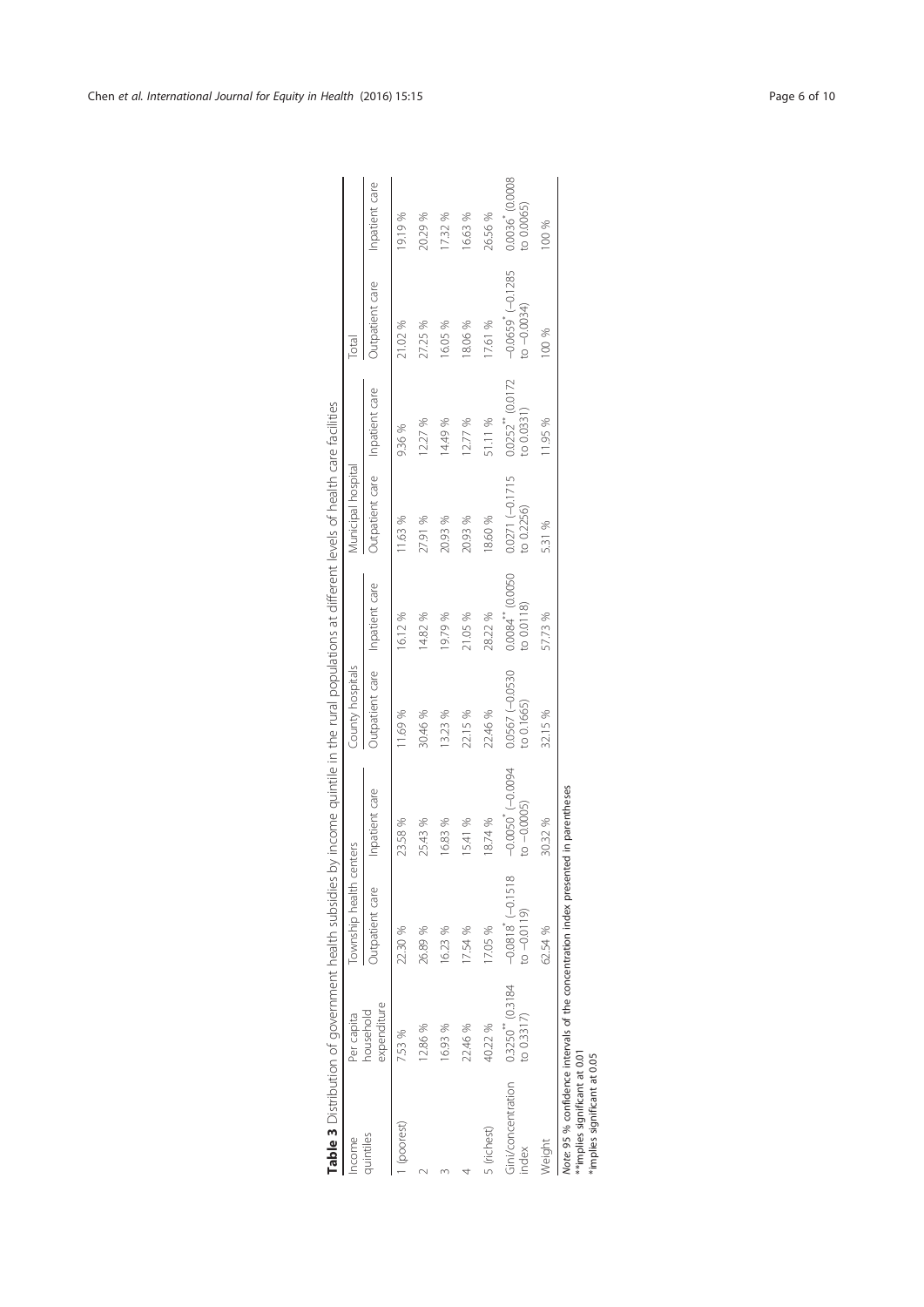

that government health subsidies at the primary level of care—CHCs in urban areas and THCs in rural areas—were the most progressive, whilst the subsidies at the tertiary level of care (MHs) were the most regressive.

## Discussion

So, to what extent is the distribution of government health care benefit subsidies in East China equitable? The present study found that the subsidies were propoor for inpatient care in primary health care facilities located in urban areas. However, subsidies of all other types of health care in urban areas at any facility level were not pro-poor. In rural areas, subsidies for both outpatient and inpatient care were pro-poor at primary health care facilities. Conversely, subsidies of inpatient care at the secondary- and the tertiary-level care facilities were pro-wealthy, and the hypothesis of proportionality could not be excluded for outpatient care although their CI values were positive. Dominance testing showed that primary health care facilities were more progressive than the secondary and tertiary care facilities in both urban and rural areas. Why then do primary health care facilities have better equity performance than the other facilities?

Since China does not have a gatekeeper requirement in the health sector, patients are free to choose any level of health care facility as their first-contact hospital. Moreover, Chinese patients traditionally prefer to seek medical care at higher levels of hospitals, even for illnesses that could easily be treated at a primary health care facility. On the other hand, for many years, primary health care facilities in China were not well run, largely because qualified medical personnel were not willing to work in lower-level hospitals but also because of lack of medical equipment. It therefore became common in China for patients to wait in long queues at specialty and general hospitals, even for the treatment of common ailments. However, these hospitals charged much higher prices for medical services, which meant that the OOP expenditures were very high, especially for poor patients. As mentioned earlier, patients were not entitled to benefit from government health subsidies if they did not undergo medical care in health care facilities. In other words, the subsidies were not available to lower-income groups who could not afford medical services. Thus, the distribution of government health subsidies among populations featuring different incomes was not equitable. Confronted with this situation, the Chinese government took steps to correct these problems by increasing the government healthcare budget, providing technical support and qualified medical staff to primary health care facilities and setting higher rates of health insurance reimbursement in lower-level hospitals.

The data in Table 6 show that per capita government health subsidies at primary-level health care facilities were much higher than those at secondary- and tertiary-

Table 4 Tests of dominance between the concentration curves for subsidies in the urban populations at different levels of health care facilities

|                     | Outpatient care    |                          | Inpatient care     |                          |
|---------------------|--------------------|--------------------------|--------------------|--------------------------|
|                     | District hospitals | Community health centers | District hospitals | Community health centers |
| Municipal hospitals |                    |                          |                    |                          |
| District hospitals  |                    | $Non-D$                  |                    |                          |

Note: "D" indicates that the concentration curve of the row subsidy dominates (is more progressive than) that of the column subsidy. "Non-D" indicates that nondominance between the concentration curves cannot be rejected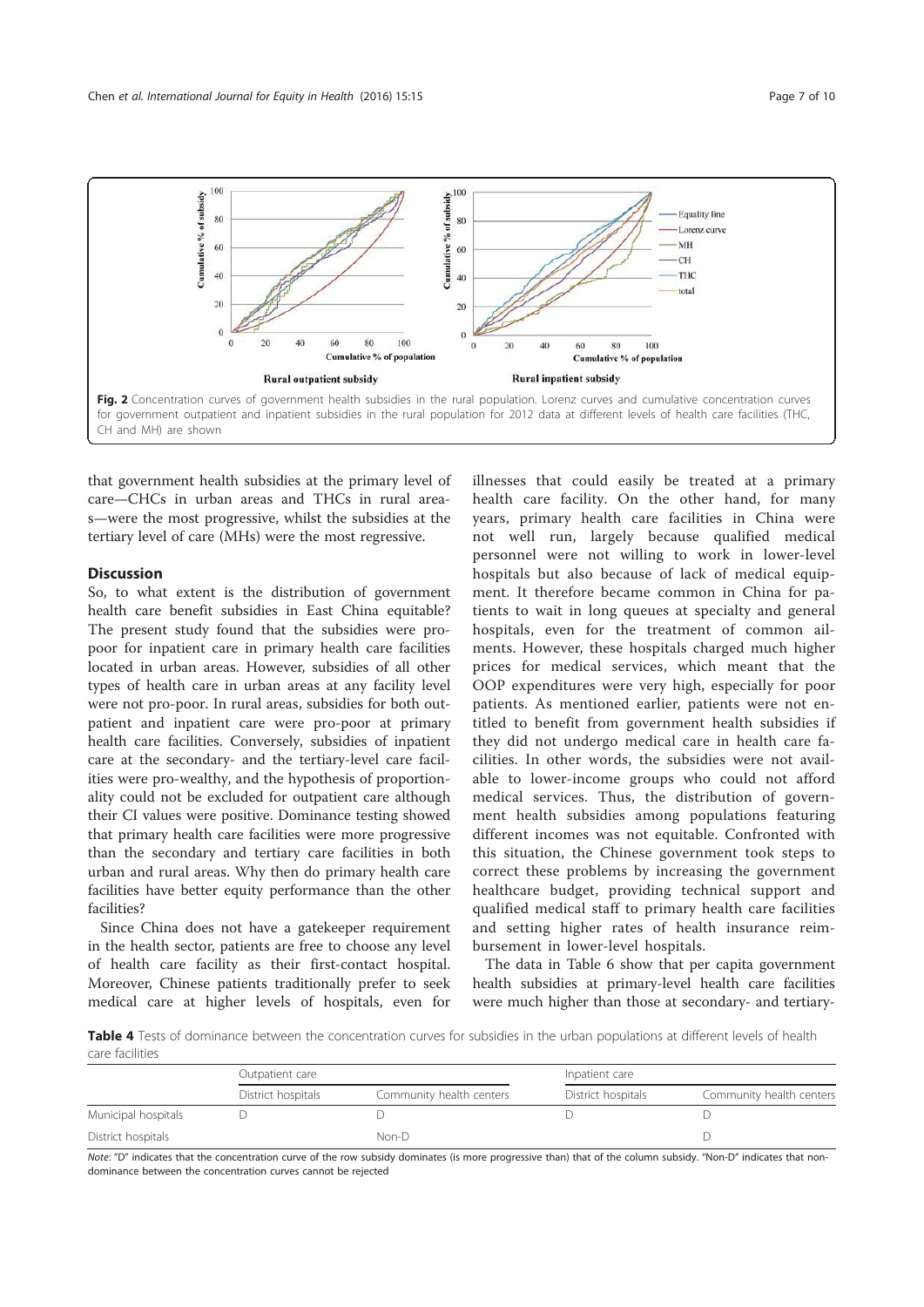Table 5 Tests of dominance between the concentration curves for subsidies in the rural population at different levels of health care facilities

|                     | Outpatient care  |                         | Inpatient care   |                         |
|---------------------|------------------|-------------------------|------------------|-------------------------|
|                     | County hospitals | Township health centers | County hospitals | Township health centers |
| Municipal hospitals | $Non-D$          |                         |                  |                         |
| County hospitals    |                  |                         |                  |                         |

Note: "D" indicates that concentration curve of the row subsidy dominates (is more progressive than) that of the column subsidy. "Non-D" indicates that non-dominance between the concentration curves cannot be rejected

level facilities. Higher government subsidies paid to primary health care facilities led to acceptable prices for medical care and wider access of medical care, especially for the poor [27]. One result of these changes was a decrease in OOP expenditures at primary-level health care facilities to levels much lower than at the secondaryand the tertiary- level facilities. The increased allocation of government health resources to primary health care facilities and the decrease in OOP expenditure not only widened access, but also influenced the treatment options that patients could choose. The result, in all probability, was to change the share of care-seeking behavior at the different levels of health care facilities among China's different socioeconomic groups.

As shown in Table 6, the poor chose grassroots (i.e., primary-level) health care facilities more often than the rich did. Using inpatient care in urban areas as an example, 33.33 % of the poorest and 20.29 % of the poorer sought care in CHCs, compared with 8.06 % and 12.40 % in MHs. In addition, the reimbursement rate of public health insurance was higher in primary-level health care facilities than in the secondary and the tertiary level facilities in China. This policy encouraged patients, especially poor ones, to treat common ailments in lower-level hospitals. Thus, the frequent use of medical services by people in poor socioeconomic quintiles and the higher allocation of government resources to primary health care facilities changed the utilization of health care facilities, resulting in an enhanced opportunity for poor and vulnerable groups in obtaining subsidies. Consequently, the distribution of government benefits at primary health care facilities became more equitable than the distribution at secondary- and tertiary-level facilities.

We also found that equal subsidization—that is, rich and poor patients receiving the same amount of subsidy for the same medical care—was a potential threat to equity in government health care benefit distribution. The wealthy are more able to afford health care services and therefore have more opportunity to obtain government health subsidies. This explains why the benefit distribution of urban outpatient services was inequitable at primary-level facilities. After the government introduced policies that encouraged patients to seek medical care in lower-level hospitals, urban residents began to feel more confident in seeking treatment at primary care facilities and recognized that they did not need to go to higherlevel hospitals. We thus found that more outpatient CHC visits were made by rich patients than by poor patients. That is to say, compared with the poor, the wealthy had many more opportunities to receive government health subsidies, resulting in an inequitable benefit distribution for urban outpatient services.

Some limitations of our study must be acknowledged. Undertaking BIA depends on the availability of data. Government health subsidies by type of health care were not available in China's governmental financial reports. We therefore made the assumption that the proportion of subsidies received by outpatient and inpatient services could be estimated from the ratio of outpatient to inpatient income. We also assumed that all outpatient and inpatient services (maternity, cardiac and orthopedics, in the case of inpatient care; similarly for outpatient care) were equally subsidized, respectively. It would be of value to develop more refined measures to calculate the proportion of subsidies by type of health service use, in order to more closely assess unit subsidy with respect to different types of health care.

#### Conclusions

In China, the distribution of government health subsidy benefits to primary-level health care facilities shows better equity performance than with secondary- and tertiary-level facilities. Key factors for improving equity have included the increased government budget allocations, the provision of technical support and qualified medical staff to lower-level hospitals and higher health insurance imbursement rates. These changes have resulted in decreased OOP expenditure and a more frequent use of health services at primary health care facilities by patients in poor socioeconomic quintiles. However, an increase in the proportion of the rich seeking medical care in grassroots hospitals has resulted in a decrease in the equity of benefit distribution. Therefore, a differential allocation of healthcare subsidies among the different socioeconomic groups in China is needed to make the distribution of government health care benefits more equitable still.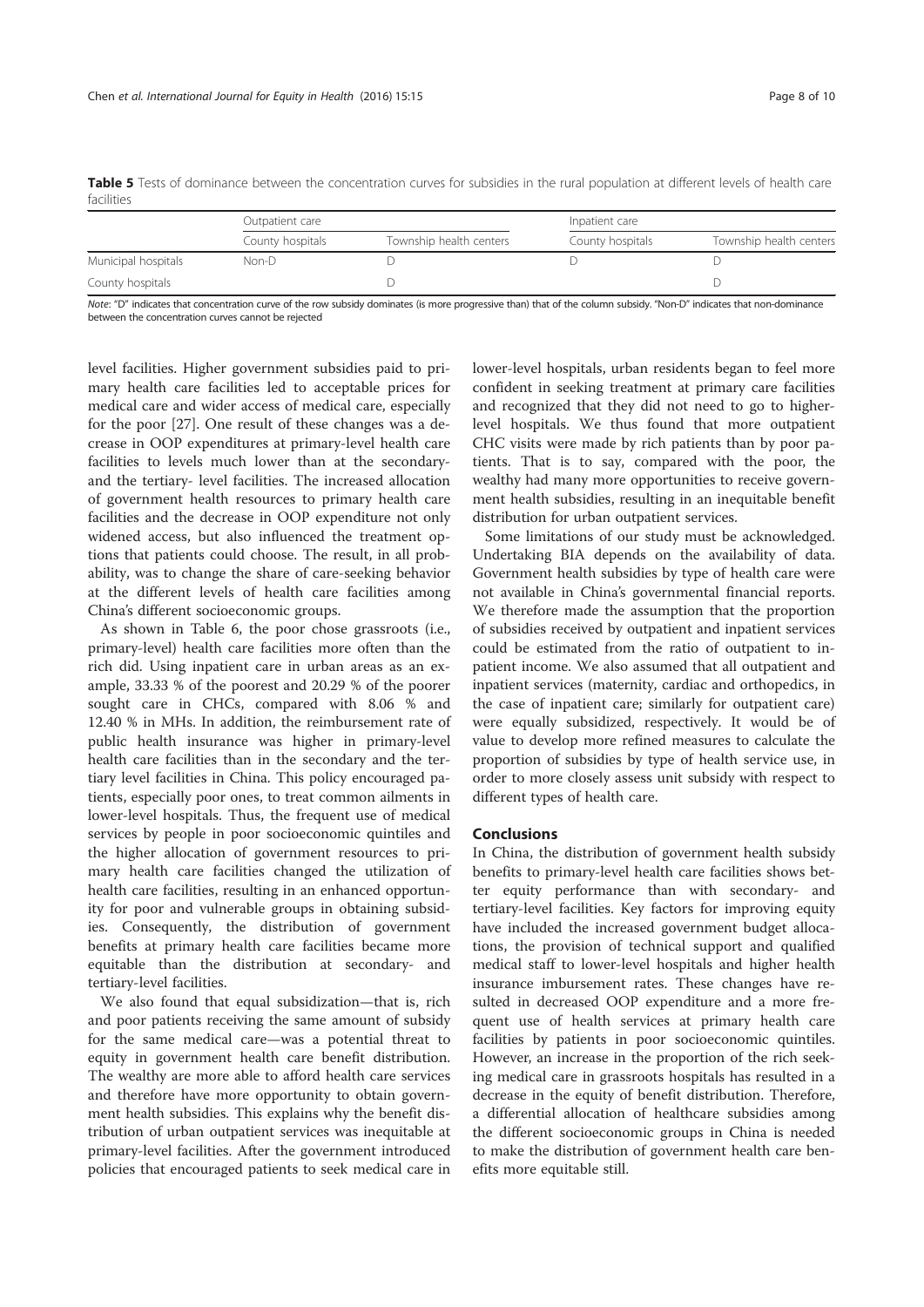|       | Region Income<br>quintiles | Outpatient OOP <sup>a</sup>                                                                                                                                                                                                                                                                                                        |        |                 | Per         | capita outpatient subsidy |                 |                | Patients in facility for<br>outpatient care (%) |       | Inpatient OOP <sup>a</sup> |             |                          | subsidy                  | Per capita inpatient |         | inpatient care (%)    | Patients in facility for |        |
|-------|----------------------------|------------------------------------------------------------------------------------------------------------------------------------------------------------------------------------------------------------------------------------------------------------------------------------------------------------------------------------|--------|-----------------|-------------|---------------------------|-----------------|----------------|-------------------------------------------------|-------|----------------------------|-------------|--------------------------|--------------------------|----------------------|---------|-----------------------|--------------------------|--------|
|       |                            | CHCs (THCs) CHs (DHs)                                                                                                                                                                                                                                                                                                              |        | MH <sub>S</sub> | CHCs (THCs) | CHS DHS)                  | MH <sub>S</sub> | (THCs)<br>CHCS | (DHS)<br><b>HD</b>                              | NHS   | (THCs)<br>CHC <sub>S</sub> | (DHs)<br>JU | NIHS                     | <b>CS</b><br><b>CHCS</b> | (DHs)<br>Ë           | NHS     | (THCs)<br><b>CHCS</b> | (DH)<br>Ű                | NHS    |
| Urban | (poorest)                  | 83.30                                                                                                                                                                                                                                                                                                                              | 618.29 | 434.29          | 725.46      | 235.95                    | 575.73          | 16.90          | 20.73                                           | 4.04  | 2092.17                    | 3505.45     | 6499.97                  | 2343.38                  | 353.42               | 1044.98 | 33.33                 | 18.64                    | 8.06   |
|       |                            | 90.49                                                                                                                                                                                                                                                                                                                              | 355.49 | 340.16          | 611.87      | 221.45                    | 517.82          | 15.97          | 18.29                                           | 13.13 | 2228.57                    | 3714.23     | 4681.33                  | 2332.38                  | 336.22               | 703.38  | 20.29                 | 19.35                    | 12.40  |
|       |                            | 143.67                                                                                                                                                                                                                                                                                                                             | 403.74 | 563.92          | 649.22      | 229.39                    | 481.48          | 21.06          | 20.33                                           | 19.70 | 1582.11                    | 4316.59     | 4772.91                  | 2360.49                  | 415.05               | 808.74  | 27.54                 | 19.89                    | 23.14  |
|       |                            | 70.99                                                                                                                                                                                                                                                                                                                              | 593.06 | 409.94          | 847.36      | 269.62                    | 429.24          | 23.84          | 21.54                                           | 26.26 | 1223.60                    | 4522.27     | 5776.60                  | 2753.90                  | 364.26               | 855.36  | 14.49                 | 23.48                    | 22.11  |
|       | (richest)                  | 147.61                                                                                                                                                                                                                                                                                                                             | 477.11 | 1219.01         | 716.86      | 268.03                    | 558.14          | 22.22          | 19.11                                           | 36.87 | 1933.33                    | 7857.05     | 10780.42                 | 3409.59                  | 465.53               | 900.45  | 4.35                  | 18.64                    | 34.30  |
|       | Subtotal                   | 108.52                                                                                                                                                                                                                                                                                                                             | 494.20 | 733.89          | 718.41      | 245.35                    | 504.60          | 100.00         | 100.00 100.00 1846.61                           |       |                            | 4756.98     | 7183.04                  | 2451.71                  | 385.79               | 856.48  | 100.00                | 100.00                   | 100.00 |
| Rural | (poorest)                  | 109.13                                                                                                                                                                                                                                                                                                                             | 253.00 | 467.20          | 329.39      | 238.16                    | 354.30          | 22.17          | 13.76                                           | 13.89 | 1437.93                    | 5336.49     | 18365.87                 | 1502.85                  | 383.95               | 957.44  | 21.46                 | 15.80                    | 9.68   |
|       |                            | 113.92                                                                                                                                                                                                                                                                                                                             | 562.08 | 1140.91         | 506.90      | 364.99                    | 386.51          | 23.58          | 23.39                                           |       | 30.56 1493.34              | 3742.90     | 8832.35                  | 1530.50                  | 328.24               | 1107.88 | 22.73                 | 17.00                    | 10.97  |
|       |                            | 87.84                                                                                                                                                                                                                                                                                                                              | 635.40 | 2729.14         | 212.87      | 231.00                    | 455.52          | 17.69          | 16.06                                           | 1944  | 1647.95                    | 5253.22     |                          | 11450.00 1402.68         | 387.00               | 1010.70 | 16.41                 | 19.39                    | 14.19  |
|       |                            | 138.03                                                                                                                                                                                                                                                                                                                             | 372.33 | 885.67          | 244.51      | 276.28                    | 531.45          | 18.63          | 22.48                                           |       | 16.67 1400.81              | 5130.09     |                          | 8370.00 1112.89          | 390.17               | 783.59  | 18.94                 | 20.05                    | 16.13  |
|       | (richest)                  | 154.61                                                                                                                                                                                                                                                                                                                             | 754.28 | 2057.14         | 257.36      | 258.98                    | 404.91          | 17.92          | 24.31                                           |       | 1944 1837.12               |             | 7537.34 19253.95         | 1253.15                  | 382.80               | 1018.47 | 20.45                 | 27.76                    | 49.03  |
|       | subtotal                   | 119.99                                                                                                                                                                                                                                                                                                                             | 535.39 | 1491.78         | 321.92      | 280.31                    |                 |                | 423.19 100.00 100.00 100.00 1559.62             |       |                            |             | 5613.86 15079.41 1367.76 |                          | 376.02               | 983.61  | 100.00                | 100.00                   | 100.00 |
|       |                            | Note: CHs county hospitals, CHCs community health centers, DHs district hospitals, MHs municipal hospitals, OOP out-of-pocket expenses, THCs township health centers<br>Source: Author's calculations from the present study's household survey<br><sup>a</sup> All expenditures are presented in CNY (real prices and costs as at |        |                 | 2012)       |                           |                 |                |                                                 |       |                            |             |                          |                          |                      |         |                       |                          |        |

Table 6 Survey data on health care utilization and per capita subsidy by income quintile<br>Region Income Outpatient OOP<sup>3</sup> Per capita outpatient subsidy Patients Table 6 Survey data on health care utilization and per capita subsidy by income quintile